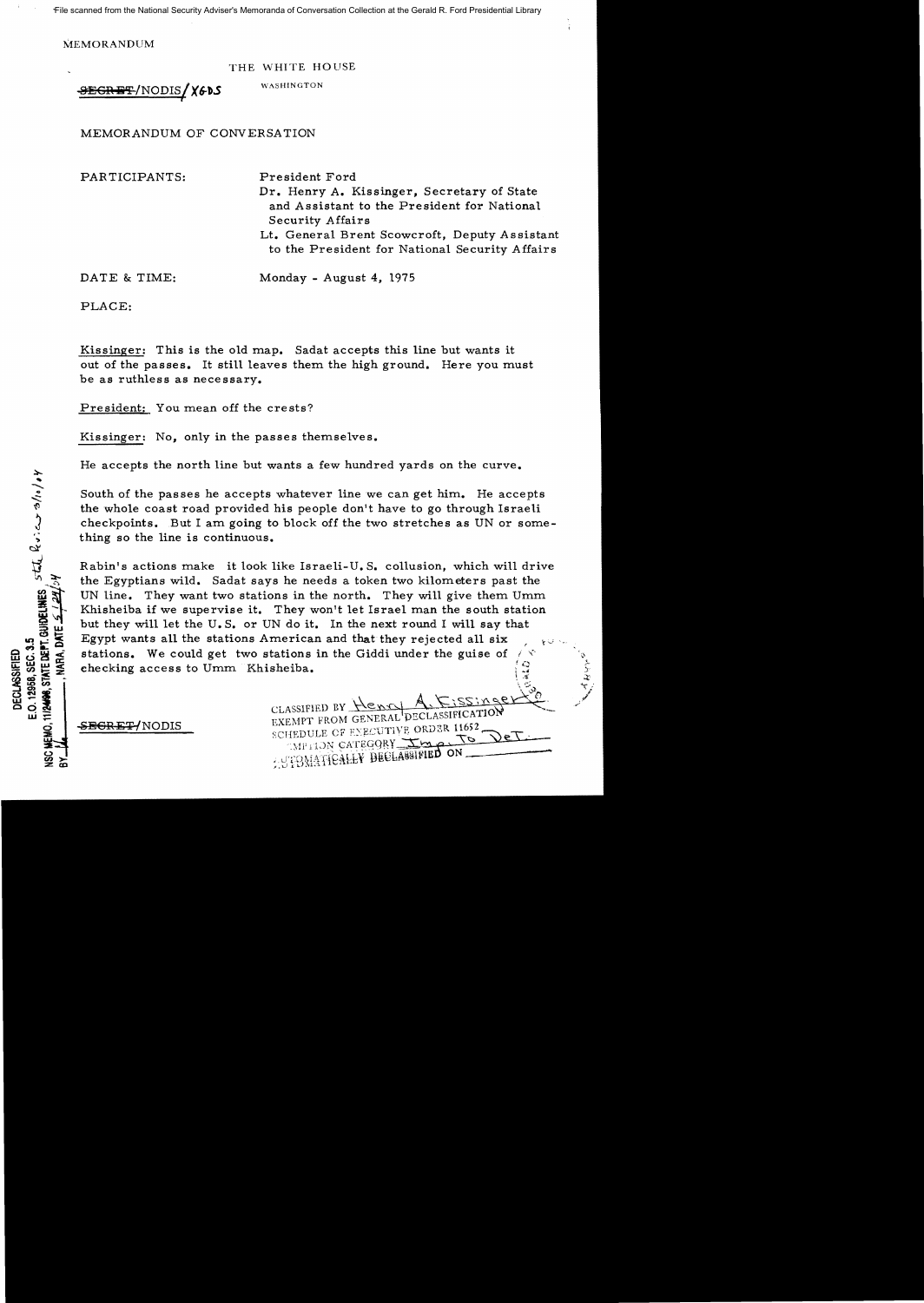Basically this negotiation is done unless Rabin is setting us up for a fall. Here is his letter. I think we should go back to him and say we won't pursue the matter further; that the European briefings contradict what he says, and that the President promised they would get out of the passes.

I would propose leaving the 18th or 19th, and hope to wrap it up by the 28th or 29th.

We couldn't have done it without you either.

President: We couldn't have done it without your strategy. No one else could have done it.

Kissinger: On SALT, we made no progress. And for him to say October is busy because he is seeing Giscard.... We should move now to the Chinese. I could go there around the middle of October. We could announce after my trip. Announce your trip after mine. I would call Dobrynin in and lay it on the table. Ask him what their intention is. They held us off in '71 and we moved to China. We could do the same thing again.

President: We have the grain thing too.

Kissinger: Yes. I see Butz says he stopped the sales. Can't he just shut up?

President: It's my thought exactly. DOD should prepare a program to present to the Congress on the assumption there is no SALT agreement a five-year projection. I want it in writing in a week. Send it through OMB.

Kissinger: I don't think Brezhnev is so strong any more that he can do what he did at Vladivostok.

President: That is what Tito and Ceausescu said.

Kissinger: So if they just say, "Hang tough, it's just Kissinger, "they are just making you the fall guy. Defense has to get out ahead, not go along grudgingly.

President: The Senate vote should have scared Defense.

### <del>SECRET</del>/NODIS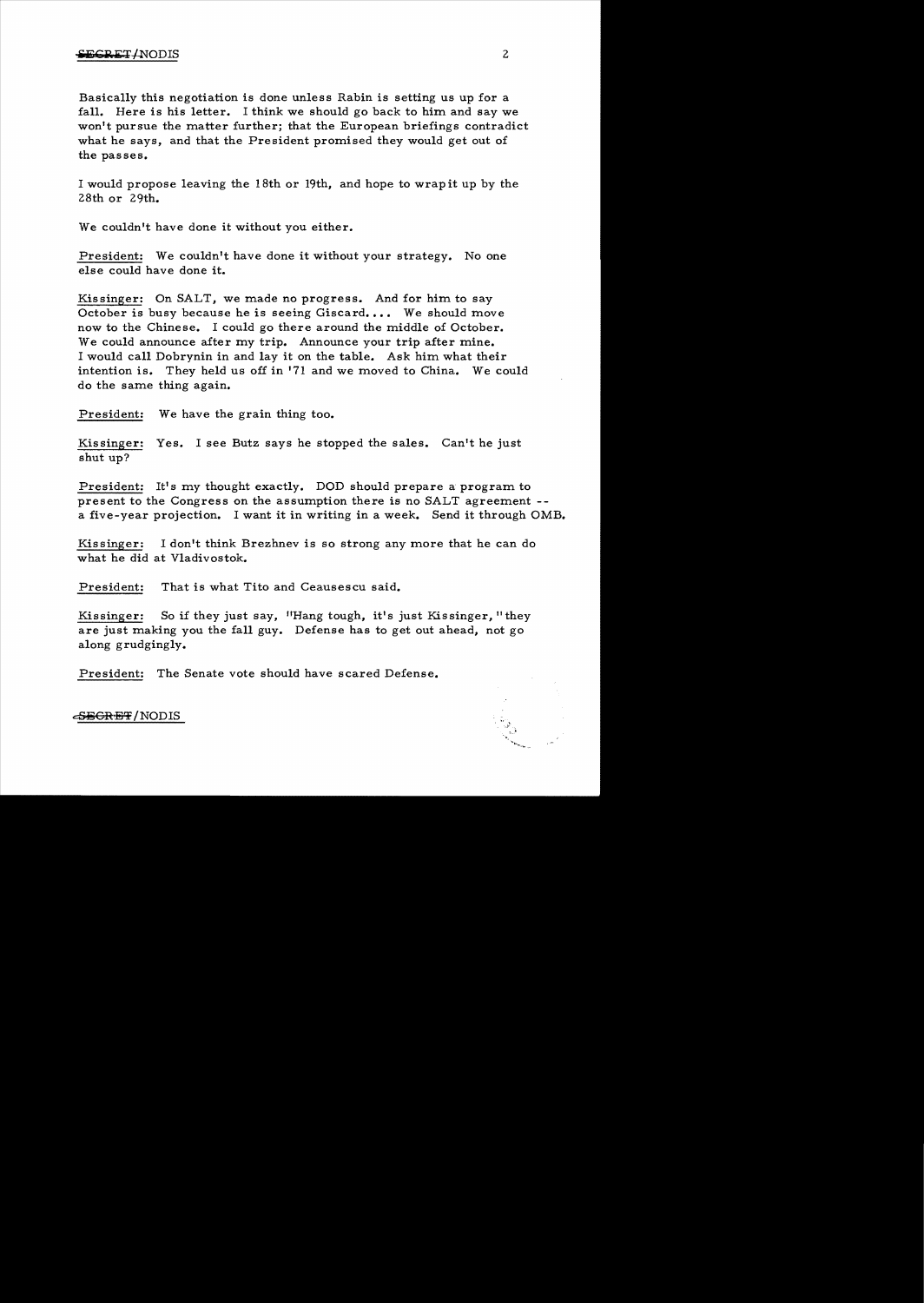#### $\overline{\text{SBGRBF}}/\text{NODIS}$  3

Kissinger: The Democrats can't hurt you from the right. But if SALT blows up they can hurt you from the left, which is where they would then move.

All those guys talking about Helsinki; what frontiers have been recognized? All the frontiers but the German one were signed in "47-'48 -- with participation by a Democratic administration. West Germany agreed to the German one.

President: We had more overtures from East European countries than ever before, I think.

Kissinger: Absolutely.

President: Why did the East Europeans want CSCE? To keep the Soviet Union off their backs.

Kis singer: Of course. And whose frontiers have been violated? And by whom?

President: If we lost SALT, etc., shouldn't we make a speech saying the borders were approved by the Democrats, and the East Europeans wanted inviolability to protect against the Soviet Union?

Kissinger: How about a 15 minute report to the Nation Thursday?

President: That has some merit. Let's think about it.

Didn't Tito go farther than ever before?

Kissinger: I wanted to mention that. Tito is a bellweather of European politics. He obviously liked you - - he hasn't gone to the airport for years. His assessment has to be that you are dominant in world affairs.

[There was more discussion of Tito.]

President: Let's make sure we deliver on the military equipment for Tito.

I have no hesitancy speaking up for CSCE and the whole thing.

#### <del>-SECRET/</del>NODIS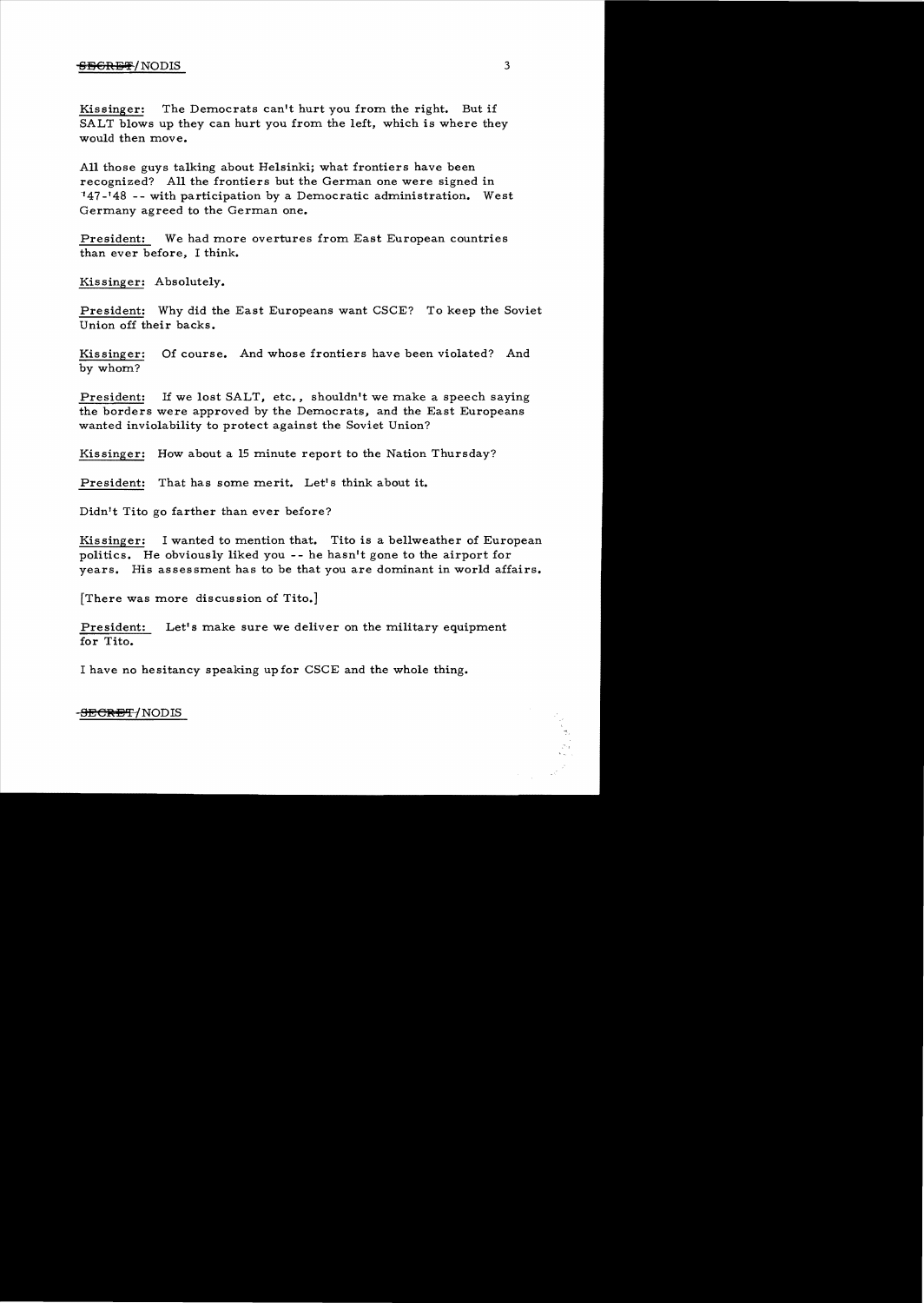## <del>S **ECRET**</del> /NODIS 4

Kis singer: Everything on this trip went right. Not a thing wrong. The Brezhnev problem is not your doing; something is going on. But our SALT position is a disgrace. [Describes Backfire and cruise missiles.]

President: Give me what we have agreed, what is outstanding and what the issues are.

Kissinger: The Soviets don't know how to tackle the issues remaining. I don't either, but the Soviets have never come up with any idea to break a deadlock.

You have never seen Brezhnev the way he really was. Vladivostok was the last glimmer, but there he wanted an agreement.

President: On the international economic situation. Wilson, Giscard, Schmidt are concerned about their economic problems and the impact. I get the impression my economic advisors are too carried away with our program. I would like an EPB meeting to describe the European situation. Would *you* prepare a briefing paper on my talks, so I can explain, indicate my sympathy and desire for closer cooperation. If we recover and Europe's economies don't, we could be in big trouble.

Kissinge r: I want to tell Dobrynin the Soviet oil isn't enough. It amounts to about 100,000 a day. The Iranian thing is set, but we don't know how to make it legal.

President: Give me a paper on it so I can see it in writing.

 $\mathcal{L}^{k+1}$  , where  $\mathcal{L}^{k+1}$ 

# -SEGRET/NODIS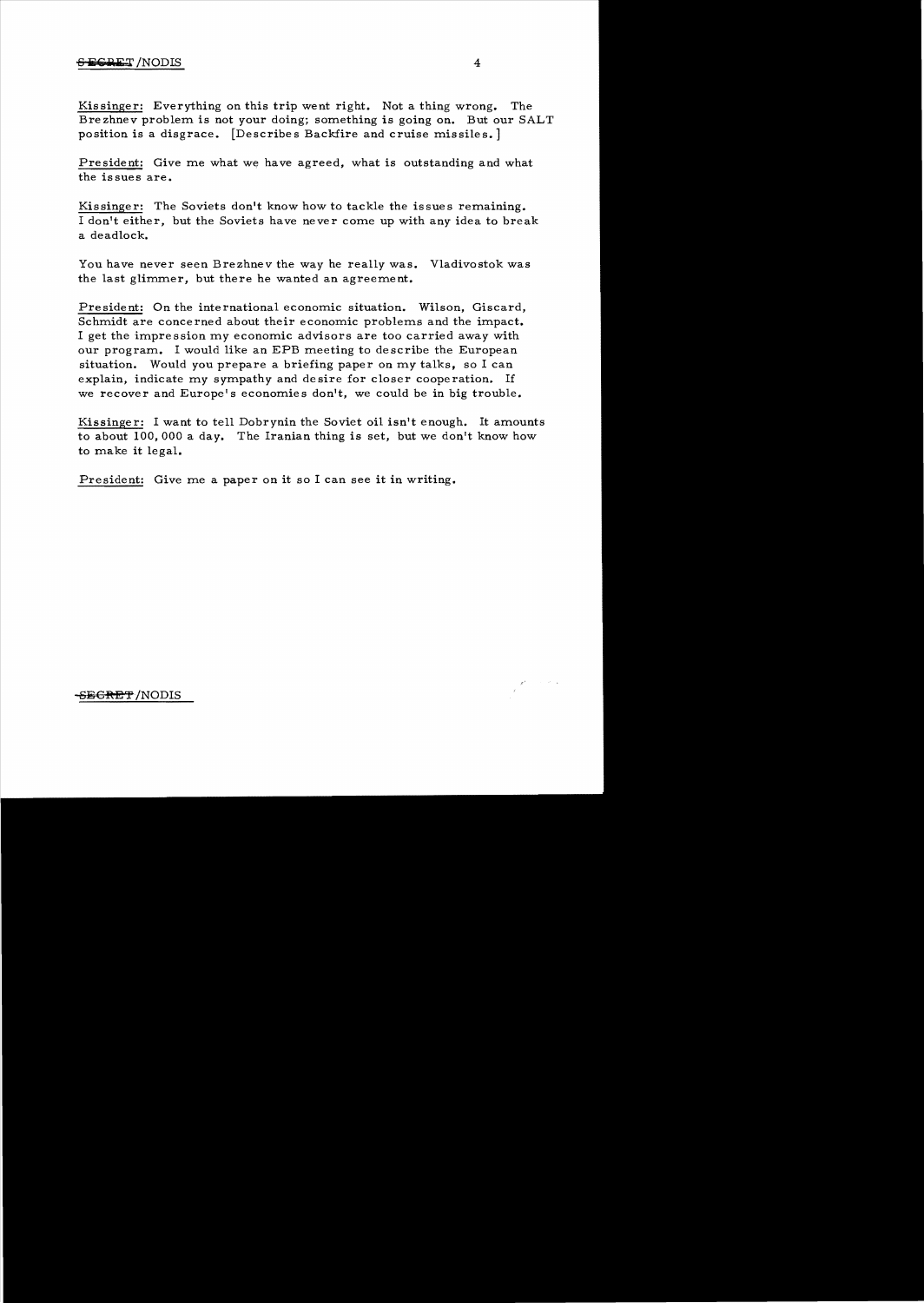P/K 4 Any 75 (nr Presidenting Lys I Thris is all every Seeks a upt this how los conte it ont fe passes. It still have Thom a hopp ground' Here you must be porthless inclusion Me Jam man of the vests. K. No, only in the pusses themselves, Heacept a voith tran but a flor brushedgards on c Conur. Southof yours heartques who the lime are com get trim Ne accepte c whole court read proveded no I Check points. But 2 am going to blank of the 2 stritches as UN or correcting de -I-US callesion, which will have c E wild-Solat page he will a tohin 2 km past UN line. They won't 2, station in with They will give The Urm Kestab if we seepeniee. They would let I warn c south platin but will US or NK. that they repeted all 6 stiliar. We und get 2 Automobili under quix of cheching access To Chan Kroheck. Basic inth this maget is done workes known is receiting no up for a fall. Here is his letter. I think we should go both to him & say we won't personal the evention partition; that a Pace briefing contradint what he say, & that promise my  $18 - 19$ <br> $27 - 28$ would get out of c posses

declass#Ill NSC MEMO, 11/2498, STATE DEPT. GUIDELINES, State New . even 3/10/04<br>BY National MARA. DATE  $\frac{2440}{4}$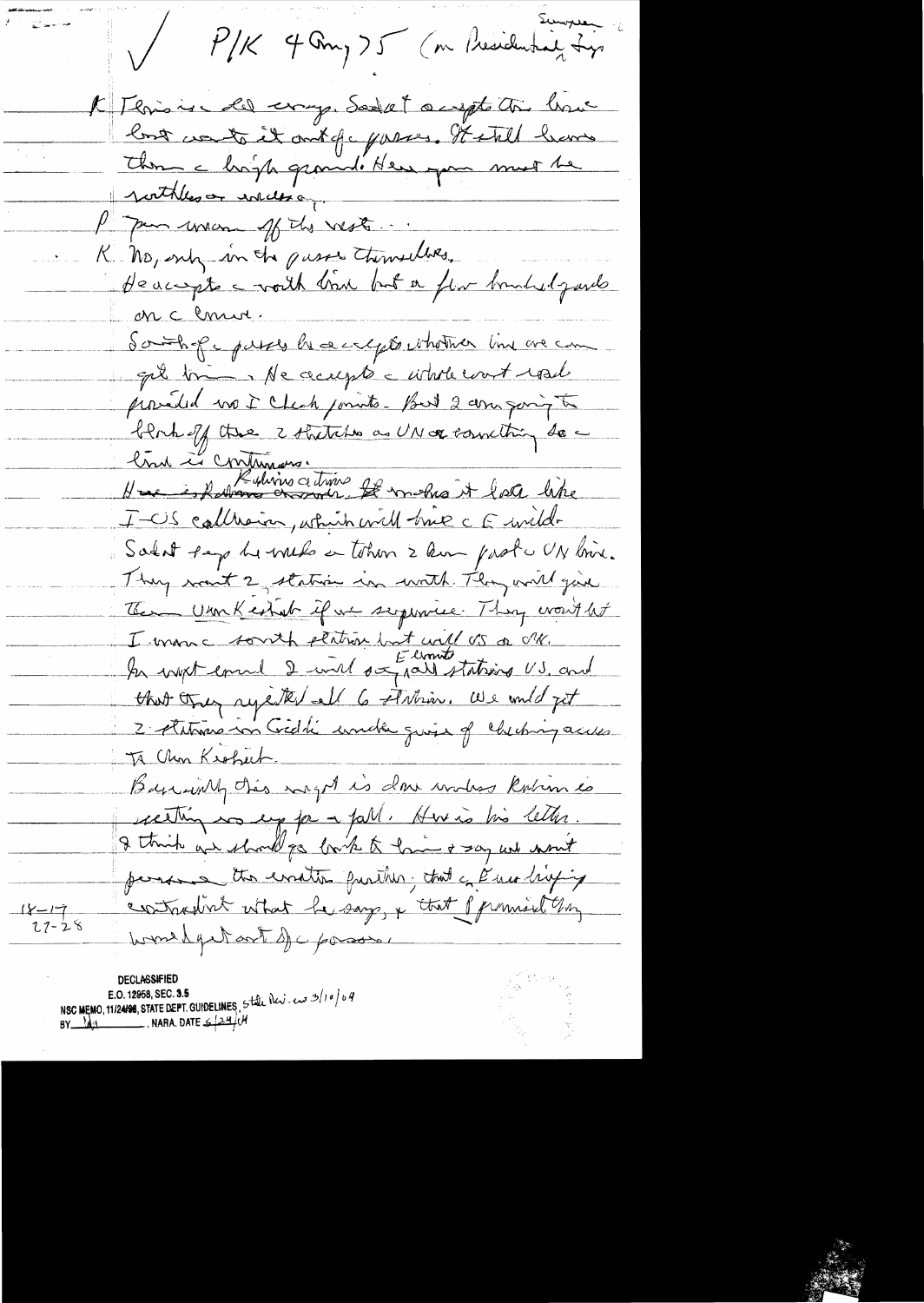Program puise mon à empos avec plus mosant 2 month propose leaving 16-19 as and byzet, Jan With. K Condat biomadane et corps jour stratique, 2000 els millamedone it M Oa Solt, For Day We rund was pry Orl for mont for Oct is may sense he sering cascard We should numerous & Chinese. Leond po around middle of Oct - an end arrange pts Long trip. Arimme spann trip opto min. I would call Doty in a son lay it in a Cost. Cold hun what their interstine is. They hold me of un 71 + une unevelt Unio, We could de perme thing again. V We have grain thing to K. Yes. I see Buts sup he styped sales, but he just short y P Why that equally. Do D should pressure prog (see ahow) doubort tra dir at Ulade P That certaint Titre Cenne suit K Son thought tag laws trough, its just & they good virtury your fall gay. Dog hist getout aheal, int parting probably ... P The Smoth rote thank have deared by. K Time Dernes cart hontigon from a wight. But up South Hans my though can bound you from the thing who is when they would close move. Oll these gaze tilling about Herbert What partire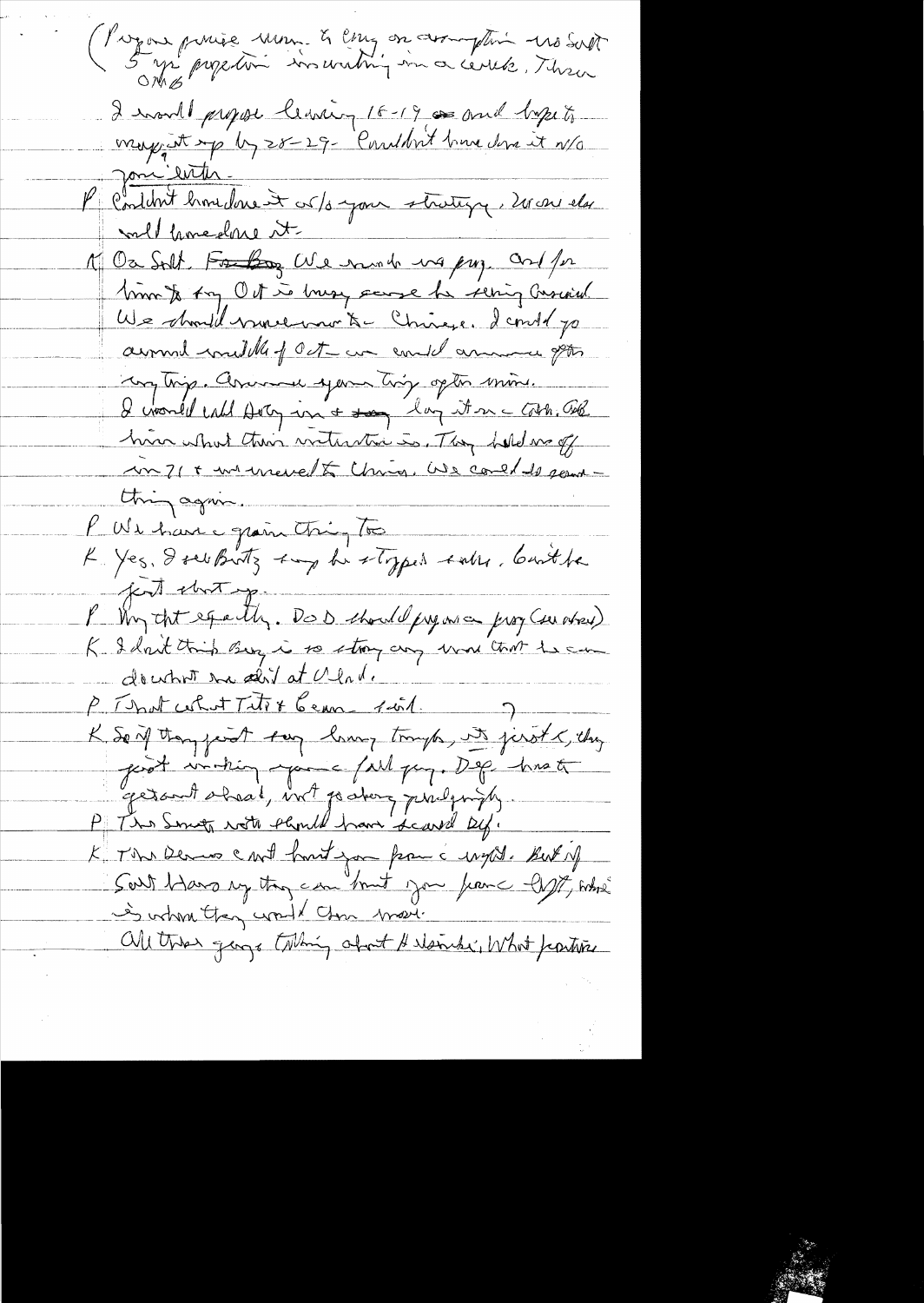but been cleary. All furthers but again are wird sagined in 47-48-cu/participating by Rhuse début, US, Germany sepage de la Chrismane. P US had more overtrus form E Emp contro Com even before, 2 tribe. K absolutely P Why did c E 1 ma wont C s R E - to trep c SU c/ Thair har tes. R Of me - ahos protion hue sen vitates and by arthur ? P If we las Solt, Mr., Shouldn't we under a speech Lazing a barches and appended by Range E Enné contributionship to give the gangt sch  $G_{N,A}$ XX drop) K Harcabuta (Comin reports Gentrin Thurs? l' Has same mont biti think apart it Debut Toto po partir time were before R Jemmet to must time tout, Titsig a hid wither JE me poletics. He starady hedgan -li hostganet argest freguer. His assessment livre commit mon deminut en crochappers.  $+4$  $\sqrt{\rho-T_cZ_D}$ I have us breaking greating up for CSCE, the which thing K Eschything on this try won't up it - let a ching was, Bug put is not your doing, mothing is going on. Butom Sult partien is always al (Dieuses baffree + Course mosibs) It is the Comment we have eggeed, what is